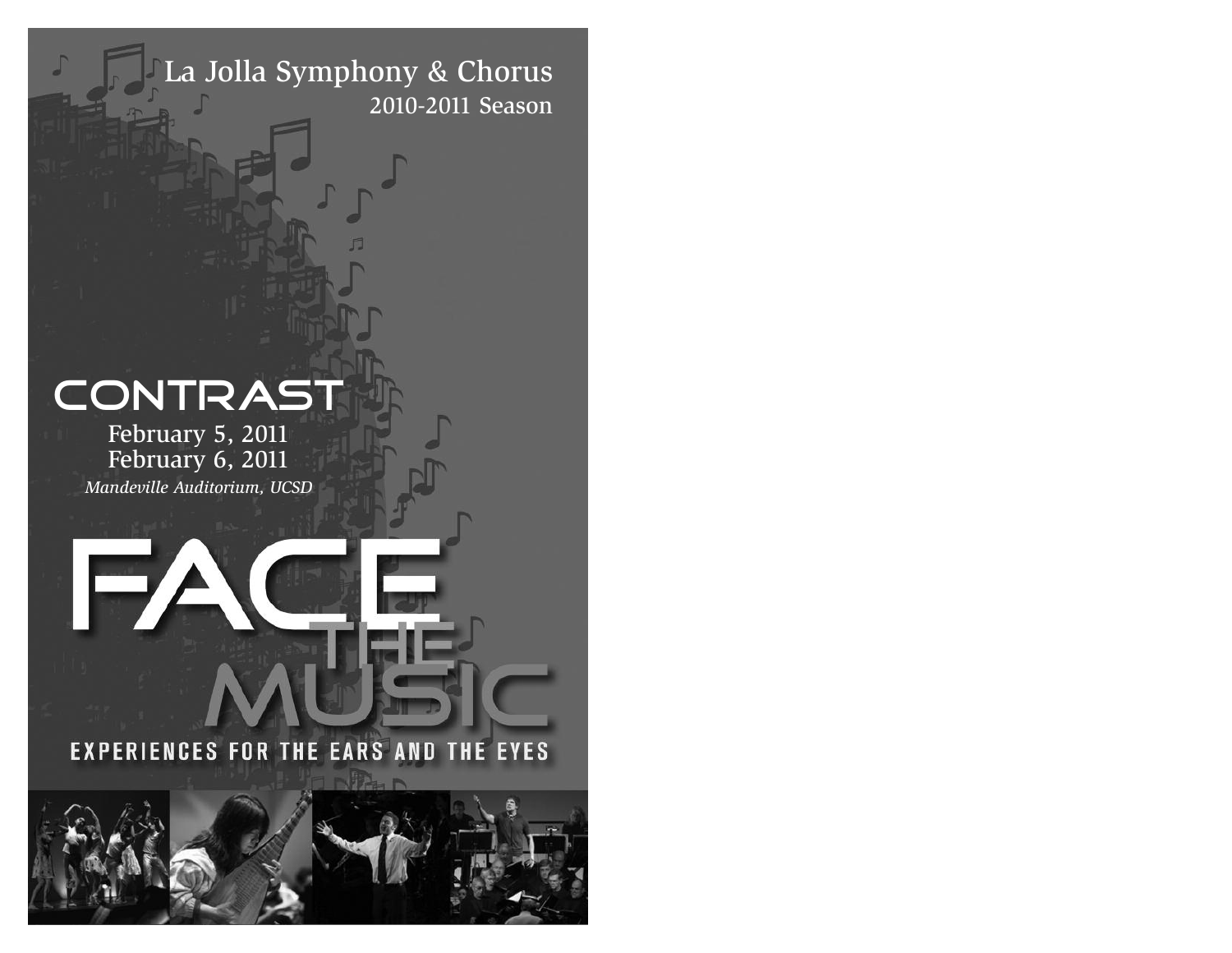# Cheers To Retirement





t La Costa Glen there is always reason to celebrate. Sip and savor a retirement beyond compare but never beyond your pocket book.

Enjoy fine cuisine in one of our four dining venues. Use of our 5 Star Health Center is also included. if ever needed. It's time to pop the cork on true peace of mind.

La Costa Glen is the perfect vintage for your golden years. Call us for your personal tour at 800-858-7016.



13

**MUSIC DIRECTOR STEVEN SCHICK**



**CHORAL DIRECTOR DAVID CHASE**

## CONTRAST

**Saturday, February 5, 2011, 8:00pm** ❘ **Sunday, February 6, 2011, 1:00pm Mandeville Auditorium, UCSD**

*Steven Schick conducting*

**DEBUSSY Nocturnes**

*Nuages Fêtes*

**KLINE A Dream and Its Opposite WORLD PREMIERE** *Real Quiet*

#### **INTERMISSION**

**XENAKIS Metastasis (Alpha Version) U.S. PREMIERE**

**DEBUSSY Jeux**

Phil Kline's *A Dream and Its Opposite* was commissioned in part by funds from the Muzik3 Foundation

*Unauthorized flash photography and audio/video recording are prohibited during this performance.*



We gratefully acknowledge our underwriters for this concert *Ida Houby & Bill Miller*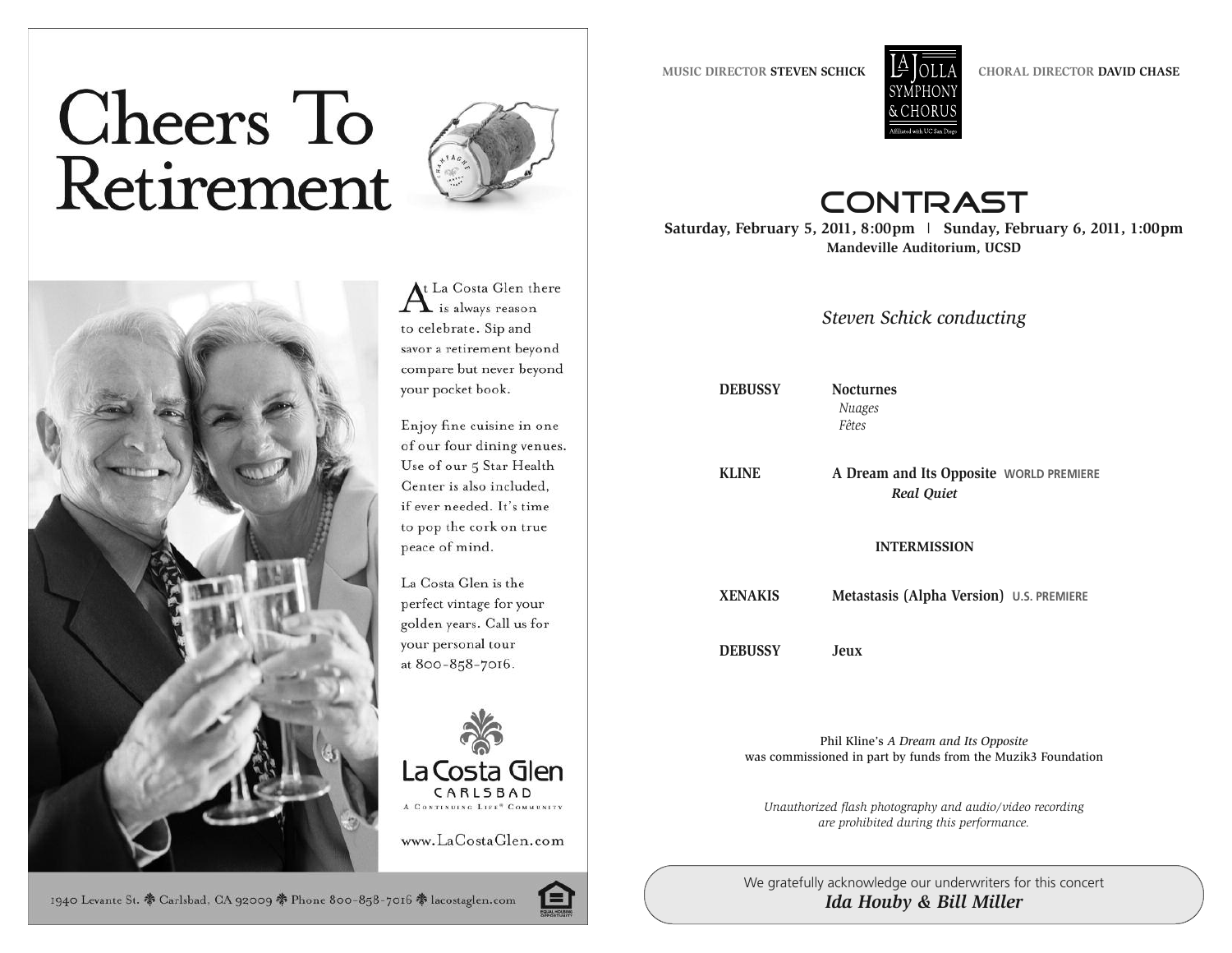

For the past 30 years Steven Schick has championed contemporary percussion music as a performer and teacher, by commissioning and premiering more than 100 new works for percussion. Schick has been a professor of music at UCSD for 18 years and in 2008 was awarded the title of Distinguished Professor by the UCSD Academic Senate. He is Consulting Artist in Percussion at the Manhattan School of Music in New York City, and he is the founding Artistic Director of "Roots & Rhizomes" (June 2009)—an international course for percussionists hosted by the Banff Center for the Arts in Canada.

Schick was one of the original members and percussionist of the Bang on a Can All-Stars of New York City (1992-2002), and from 2000 to 2004 served as Artistic Director of the Centre International de Percussion de Genève in Geneva, Switzerland. Schick is founder and Artistic Director of red fish blue fish, UCSD's acclaimed percussion ensemble. As a soloist, Schick has appeared in Carnegie Hall, Lincoln Center, The Royal Albert Hall (London), Centre Pompidou (Paris), The Sydney Opera House and Disney Hall among many other national and international venues. In 2007, Schick was appointed as Music Director and conductor of the La Jolla Symphony & Chorus.

## FROM THE CONDUCTOR



It is safe to say that I learned how to play percussion music by playing the pieces of Iannis Xenakis. I loved (and still love) the percussion music of John Cage and Lou Harrison, of Karlheinz Stockhausen and Pierre Boulez, but it was through Xenakis that I learned a basic truth about percussion music: percussion is not about rhythm; it's about sound. This

might make more sense once you know that Xenakis, a composer of Greek origin who lived his adult life in Paris and who died there ten years ago this week, was an engineer and an architect by training. To Xenakis sound was the material of musical construction. It had physicality and impact. Sound was not simply the means of conveying a musical idea; it was the idea.

We'll hear and feel his sounds again this weekend with the U.S. premiere of the original (Alpha) version of Xenakis's early orchestral masterpiece *Metastasis,* a work which is often cited as Xenakis's first mature composition. The seeds of *Metastasis* gestated at about the same time as Xenakis was working on the design of the Philips Pavilion at the 1958 Brussels World's Fair. It was a team led by the famed French architect Le Corbusier, but the sweeping arcs and hyperbolic trajectories of that building were all Xenakis. In a remarkable act of translation, the shapes of the architectural structures became the instrumental lines and massed sonorities of *Metastsis,* the piece of music. You'll hear more than forty independent string parts arc upwards and back, just like the ascending and descending lines of Xenakis's Philips Pavilion blueprint. And, you'll hear nearly opaque musical clouds of sound, which serve as the weight-bearing pylons of the musical structures, just as concrete served those functions in the Philips Pavilion.

The mythology of Xenakis represents him as a resistance fighter, architect, mathematician, and ancient Greek exiled to the 20th century. All of these things are true, but Xenakis was also fundamentally a French composer. Sentenced to death in Greece in absentia, Xenakis fled to France where he lived for a while as an illegal immigrant. There he was adopted, spiritually speaking, by two great French artists: Le Corbusier and the mystical French composer Olivier Messiaen. Although Xenakis's general aesthetic is loud, boisterous, and even rude—a far cry from the prevailing images of French music—he is in fact a perfected extension of early 20th century French ideals. Several decades earlier Claude Debussy, like Xenakis, fell in love with the power of sound itself. Debussy was criticized in the contemporary press for his "bizarre" creations and "experimental" tendencies. In fact the word "impressionism" itself was originally satirical, coined by art critic Louis Leroy to describe what he claimed were the superficial tendencies of certain painters—theirs was not real art, he averred, but merely impressions. But from impressionist and fauvist painters to symbolist poets like Stéphane Mallarmé to composers like Debussy and Maurice Ravel, the material surface of art—sound, color and impact—was getting unprecedented attention. In Debussy we hear this fascination with pure sound in the veiled textures and colors of *Nuages* or the brilliant enunciations of *Fêtes* from *Nocturnes.* And we hear in *Jeux* a fascination with the suppleness of line and color. The number of tempo changes in this seventeen-minute work surpasses sixty, which means that every few seconds Debussy redirects us. The temporal flux robs us of a consistent and on-going rhythmic or metrical basis for perception and in turn relocates our focus towards color and shape. The harmonic language may be quite different, but the process of shaping the music around its sounds is remarkably similar to Xenakis's work forty years later.

In the midst of this love affair with sound we also present Phil Kline's *A Dream and Its Opposite,* commissioned by the Muzik3 Foundation for the slightly unusual combination of three soloists—piano, cello, and percussion—with full orchestra. Kline's earliest reputation was made as a composer/performer for massed boomboxes, a compositional engagement that culminates every year in his "Unsilent Night," a procession through the streets of New York of more than a thousand people, each carrying his or her own boom-box. The result is a moving sound installation, a giant stereo system with legs. And in Kline's music, as with Debussy and Xenakis, sound has plasticity and texture.

So sound is at the center in these concerts sounds that can seduce us or buoy us or even batter us. In the vision of Edgard Varèse, another great composer with roots in France, sound is an oxygenated medium with intelligence all its own. So dive in deeply this weekend. Dive into vastness of sound, into the universal ether of musical language.✦



extension.ucsd.edu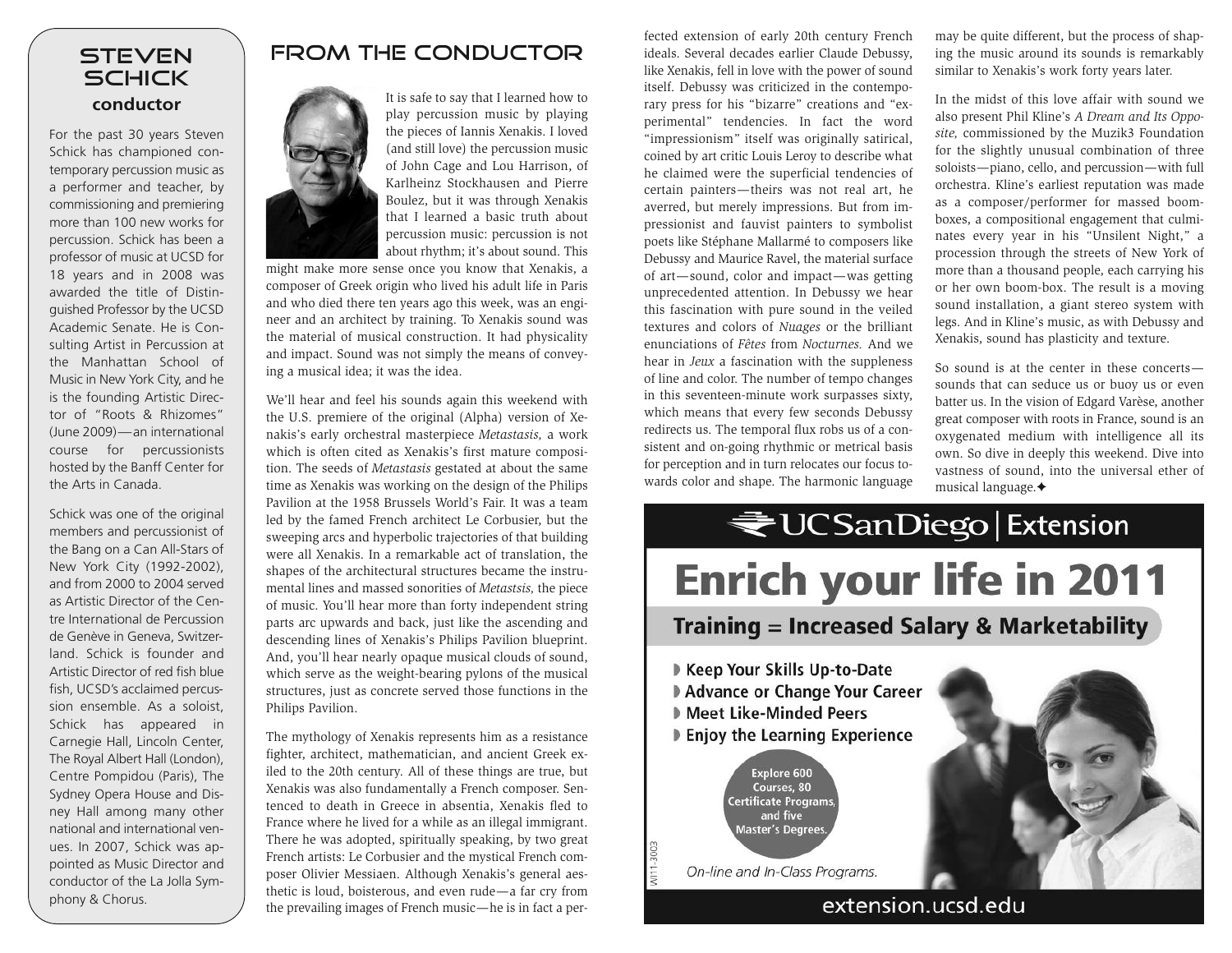## PROGRAM NOTES BY ERIC BROMBERGER

## **NOCTURNES CLAUDE DEBUSSY**

Born August 22, 1862, Saint-Germain-en-Laye Died March 25, 1918, Paris



In the early 1890s, just as he was completing *Prelude to the Afternoon of a Faun,* Debussy began to plan a new orchestral work, a three-movement study in instrumental color. But Debussy was not thinking

here of brilliant colors—in fact, his original working title was *Trois scènes au crépuscule* ("Three Scenes at Twilight")—and he planned this as a piece for solo violin and orchestra, to be performed by the Belgian violinist Eugene Ysaÿe. In a letter to Ysaÿe in September 1894, Debussy explained his aims more fully: "It is, in short, an experiment with the different combinations that can be obtained from one color—like a study in gray in painting." This remained the plan as late as 1896, but once Debussy began to work in earnest on this music, in 1899, this conception evolved sharply: he eliminated the solo violin and instead composed three orchestral movements. He called the completed work *Nocturnes,* and under this title the first two movements were successfully premiered at the Concerts Lamoureux in Paris on December 9, 1900. (The third movement, *Sirènes,* employs a wordless female choir as part of the orchestration; it was not performed until the following year and is often omitted from performances, as it is on this occasion.)

The title *nocturne* needs some explanation. The traditional meaning of "nocturne" is music that evokes the atmosphere of night. But Debussy's music has nothing to do with the night, and he appears to have borrowed the conception of the nocturne from the work of his friend, the American painter James MacNeill Whistler, who himself had pre-empted the term from music. Whistler used the term "nocturne" to suggest a harmonious relationship of color, shape, and form, as in his famous *Nocturne in Blue and Gold,* which is in fact a painting of the misty Battersea Bridge. And so Debussy uses the title *nocturne* not to denote a musical form, but to suggest a visual experience. The composer himself wrote a useful program note to this music:

The title *Nocturnes* is to be interpreted here in a general and, more particularly, in a decorative sense. Therefore, it is not meant to designate the usual form of a nocturne, but rather all the impressions and the special effects of light that the word suggests. "Nuages" renders the immutable aspect of the sky and the slow, solemn motion of the clouds, fading away in gray tones slightly tinged with white. "Fêtes" gives us the vibrating, dancing rhythm of the atmosphere with sudden flashes of light. There is also the episode of the procession (a dazzling fantastic vision) which passes through the festive scene and becomes merged in it. But the background remains persistently the same: the festival with its blending of music and luminous dust participating in the rhythm.

*Nuages* ("Clouds") is Debussy's "study in gray." Gently-twining woodwinds open this quiet movement, and their line is soon taken up by the strings. Along the way come bits of woodwind and brass calls that Debussy said were suggested by the sound of horns on the boats on the Seine in Paris. Musically, this movement is almost static: just as with the movement of clouds, tints of color shift slowly and subtly. By contrast, *Fêtes* ("Festivals") blazes with activity. Debussy said that it was inspired by a festival in the Bois de Boulogne during which the brass band of Garde Républicaine marched through. *Fêtes* explodes to life with fast triplets in the strings. In its center section, over steady march rhythms from the harps, muted trumpets mark the appearance of the military band in the distance, and as the band approaches the music rings with the sound of brass and rolling snare drums. The band passes, but—as Debussy notes—the festive spirit remains behind, and *Fêtes* preserves its rhythmic energy, right through the quiet close where the music winks out before us.✦



## *Join Us in Creating a Lasting Legacy*

Have you ever wondered how the La Jolla Symphony and Chorus (LJS&C) has been able to ride out tough economic times and continue sharing great music with our community? No, we have not been given a free ride. Mandeville Auditorium rental, music costs, guest artist fees, office rent, phone bills, postage, advertising, staff – we have bills to pay just like any other business.

Thanks to Therese Hurst, a former chorus member who bequeathed her house to the LJS&C in 1985, we have had the benefit of a modest cash reserve to help tide us over the lean times when belt tightening wasn't enough. This cash reserve will not last forever. That is why we created the Therese Hurst Musical Heritage Society for those fans of LJS&C who want to ensure that our music-making continues.

We fully expect to live long and healthy lives. But when our time is up, the four of us have included the LJS&C among our beneficiaries so that there is always a home for passionate musicians and music lovers alike in San Diego. Won't you join us?

**Steve Marsh, Eric Mustonen, Amee Wood, David Smith**

*Please contact Diane Salisbury at 858-822-3774 for a brochure and more information on naming the LJS&C in your will or trust. La Jolla Symphony & Chorus is a 501(c)3 non-profit corporation.*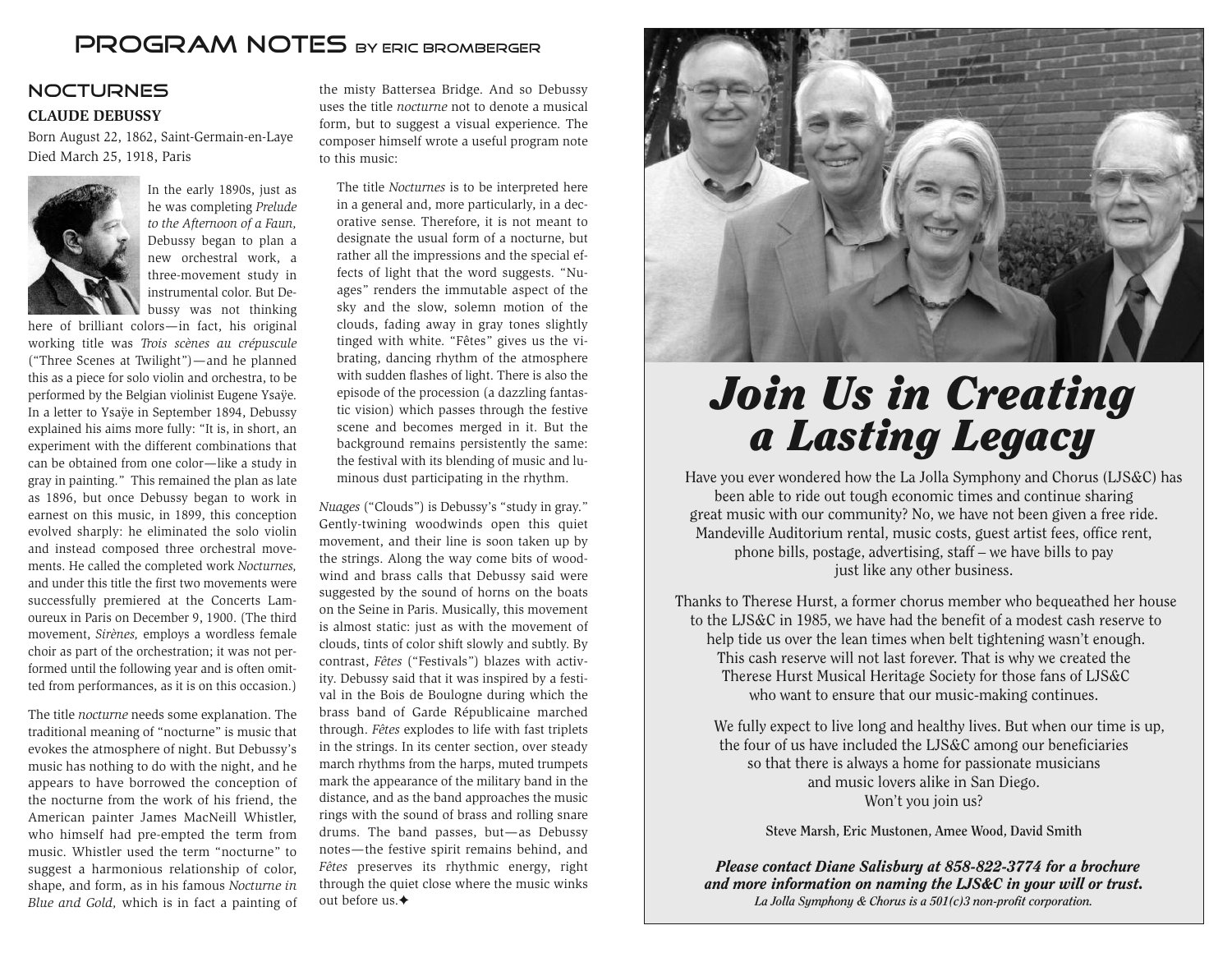## A Dream and Its Opposite **PHIL KLINE**

Born February 10, 1953, Pittsburgh, PA

*The following program note has been supplied by the composer.*



What is the opposite of a dream? Something that is not a dream? A different dream? Maybe it is whatever is next, nearest the dream that opposes it?

The title is a self-imposed

conundrum, brought about when I was asked for the title of the piece months before it was written.

There were two pre-hypnotic suggestions. One was knowing that the program would include Debussy's *Jeux,* with its fantastic, kaleidoscopic continuity, just about the greatest thing ever.

## Joining us*…* **Composer PHIL KLINE**

Phil Kline makes music in many genres and contexts, from experimental electronics and sound installations to songs, choral, theater, chamber and orchestral music.

Raised in Akron, Ohio, he came to New York to study English Literature at Columbia. After graduation, he joined the downtown New York arts scene: founding the rock band The Del-Byzanteens with Jim Jarmusch and James Nares, collaborating with Nan Goldin on the soundtrack to *The Ballad of Sexual Dependency,* and playing guitar in the notorious Glenn Branca Ensemble.

His early compositions grew out of his solo performance art and often used boombox tape players as a medium, most notably in the Christmas piece *Unsilent Night,* which debuted in the streets of Greenwich Village in 1992 and is now performed annually in cities around the world.

Other compositions include *Zippo Songs,* a song cycle based on poems Vietnam vets inscribed on The other was the last page of Beckett's *the Unnamable,* where the voice in the closed space wanders from thought to thought, each one eroding into the next in a kind of sideways meditation, a travelogue of a lost traveler. The voice wonders if "it" is a dream but is unable to identify even what "it" is.

So I was thinking about the continuity of thoughts and dreams, in the sense of our eternal, waking dreams. And I was thinking about getting lost. Although my piece was written for the members of Real Quiet, it is not a triple concerto, but rather a tone poem with featured players who appear and disappear, singly and in ensemble, as moving figures in a lush but somewhat spooky landscape.

*A Dream and Its Opposite* is comprised of a sequence of sensations, of slowly breathing, sailing and flying, creeping apprehension and rising passion, dancing and running to the brink of a precipice. After a reflective cadenza, we are back where we began, more or less.◆

their Zippo lighters, *The Blue Room and Other Stories,* written for string quartet Ethel, and *Exquisite Corpses,* commissioned by the Bang on a Can All-Stars.

More recent works include the choral Mass *John the Revelator,* written for vocal group Lionheart; a piano sonata, *The Long winter,* written for Sarah Cahill; and scores for three evening-length dance pieces by Wally Cardona: *Everywhere, Site and Really Real.* The sound installation *World on a String* opened the season at the Krannert Center in Champaign-Urbana, Illinois, in September 2007 and *SPACE* for string quartet and electronics was performed by Ethel at the gala reopening of Alice Tully Hall in 2009.

2011 will see the premieres of *A Dream and its Opposite,* written for the La Jolla Symphony & Chorus, and *Canzona a due Cuori,* commissioned by the St. Luke's Chamber Ensemble. Kline is currently working on an opera, *Tesla,* in collaboration with writer-director Jim Jarmusch. His music is available on the Cantaloupe, CRI and Starkland labels.



## REAL QUIET (RQ) Contemporary Ensemble

Real Quiet is a three-man band dedicated to an exclusive repertoire of hard-edge acoustic and electric music created by today's leading composers. The three members—pianist Andrew Russo, percussionist David Cossin\*, and cellist Felix Fan—are each highly accomplished soloists and chamber musicians whose careers have been dedicated to the advancement of contemporary music. Since their début in 2004, RQ has appeared in the U.S., Europe and Asia with premieres of works by numerous composers. Their first commercial recording, *Tight Sweater,* featured the works of Marc Mellits and was an NPR Pick of the Week

Real Quiet's work with David Lang includes the 2006 world premiere of *Work,* a video installation by Suzanne Bocanegra with music by David Lang. *"Work* felt like a significant occasion…It's a piece somehow both vaporously subtle and emotionally powerful—the best kind of artistic effect." *(L.A. Times).* Lang then wrote RQ a triple concerto, *Pierced,* which subsequently had its premiere with the Munich Chamber Orchestra at the 2007 Adevantgarde Festival. Real Quiet recently toured Russia performing its own repertoire, as well as arrangements of *Manorexia* by Jim Thirlwell (Foetus) with Thirlwell on the sampler. They also gave the première of Gordon Chin's *Uncertain Skies* at the National Concert Hall in Taiwan and led a three-concert residency of Steve Reich's music (attended by the composer) in Upstate New York. Another recent tour featured the world premiere at Philadelphia's Kimmel Center of *Fear and Loathing,* a new song cycle by Phil Kline based on the writings of Hunter S. Thompson. A joint commissioning project by La Jolla Music Society's Summerfest and the Santa Fe Chamber Music Festival resulted in new works written for Real Quiet by Marc Neikrug, Kaija Saariaho, Huang Ruo, George Tsontakis and Chinary Ung.

Phil Kline's *A Dream and Its Opposite* was commissioned by Real Quiet. \*Justin DeHart substitutes for David Cossin in these performances.

## 2010-2011 Board of **DIRECTORS**

**OFFICERS Amee Wood** President

**Walter Desmond** Vice President

**Jenny Smerud** Treasurer

**Wendy Patrick Secretary** 

Gordon Clark Frank Dwinnell Peter Gourevitch Dr. Ida Houby Stephen L. Marsh Joseph Snyder Paul Symczak

EX-OFFICIO Eric Bromberger Dr. David Chase Miller Puckette Steven Schick

#### HONORARY MEMBERS

Eloise Duff Dr. Will Ogdon David Parris Jeanne Saier

#### **HONORARY ARTISTIC BOARD**

John Luther Adams Claire Chase Philip Glass David Lang Wu Man Bernard Rands

#### MISSION **STATEMENT**

Rooted in San Diego for over 50 years, the La Jolla Symphony and Chorus enriches our lives through affordable concerts of ground-breaking, traditional and contemporary classical music.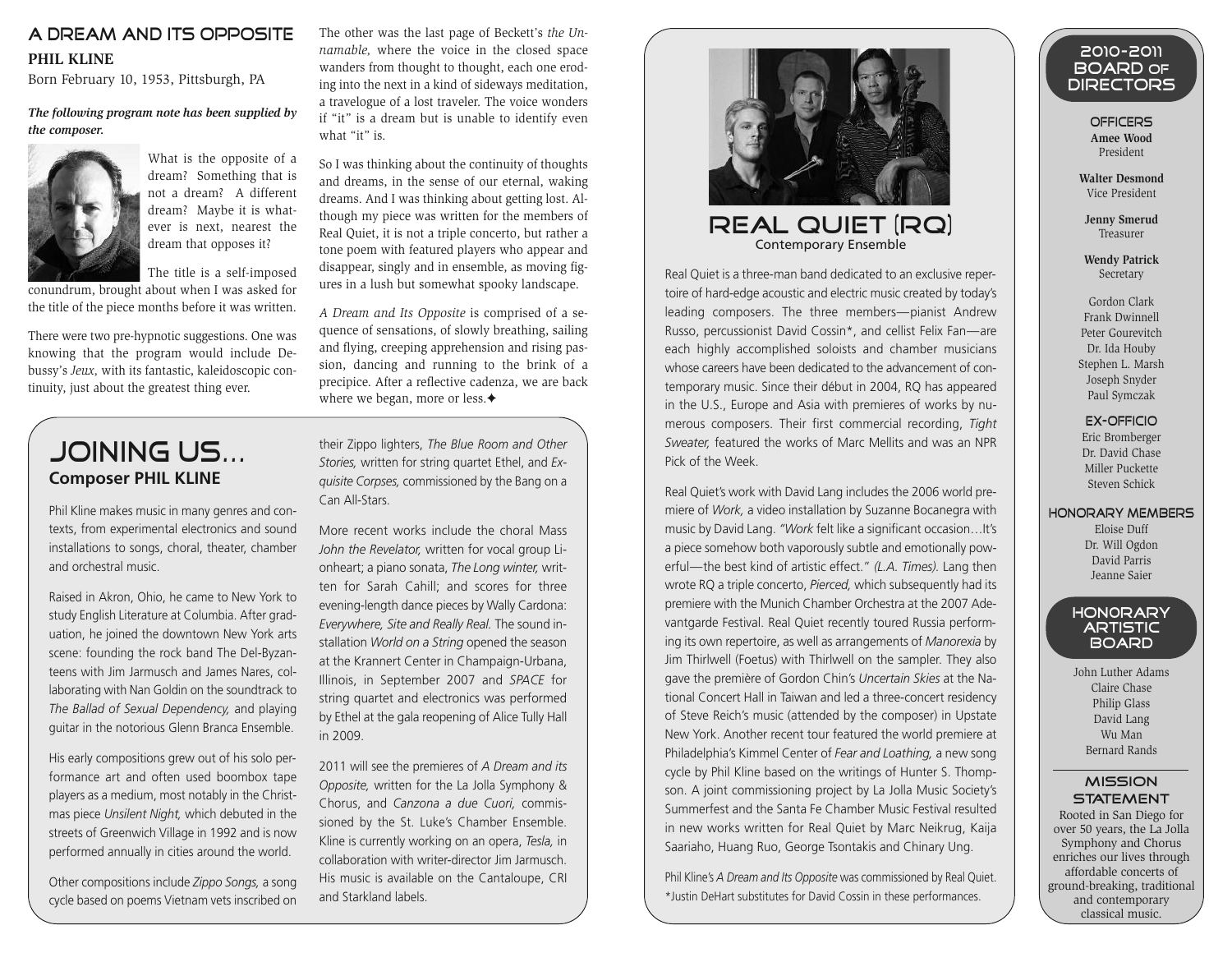

#### **ADMINISTRATIVE STAFF**

**Diane Salisbury** Executive Director

**Adam Perez** Patron Services Manager

> **Melinda Sylva** Bookkeeper

#### **ARTISTIC STAFF**

**R. Theodore Bietz** Orchestra Manager

**Mea Daum** Chorus Manager

**Jacob Sudol** Orchestra Production Asst.

> **Ulrike Burgin** Orchestra Librarian

**Marianne & Dennis Schamp** Chorus Librarians

## **OUTREACH**

**Victoria Eicher Marty Hambright Mary Ellen Walther**

La Jolla Symphony & Chorus 9500 Gilman Drive UCSD 0361 La Jolla, CA 92093-0361 Phone: 858.534.4637 Fax: 858.534.9947 www.LaJollaSymphony.com How to Reach Us

## Metastasis (Alpha version) **IANNIS XENAKIS**

Born May 29, 1922, Braila, Romania Died February 4, 2001, Paris



Iannis Xenakis trained as an engineer and an architect, but his studies were interrupted by Germany's invasion of Greece in 1941. A member of the Greek resistance, Xenakis suffered a facial wound so serious during the final year of the war that he lost an eye. Caught up in the civil war that followed the

German occupation, Xenakis was captured and sentenced to death, but he escaped and made his way to Paris in 1947. There he studied music with Honegger, Milhaud, and Messiaen, but he went to work as an architect, joining the firm of Le Corbusier. Over the next thirteen years, Xenakis worked on projects as varied as low-income housing, the convent of La Tourette, and the Baghdad stadium.

However successful he may have been as an architect, Xenakis remained interested in music, and he began to explore whether it might be possible to base his creations, both musical and architectural, on mathematical models. Xenakis was not interested in serial music, with its precise manipulation of tone-rows, or in aleatory music, with its randomness. Instead, he was attracted to what he eventually called "stochastic" music. Basing his music on concepts as diverse as game theory, set theory, algebra, and other models, Xenakis embraced a theory of art in which the behavior of large systems could be predicted, even if the activities of the individual elements within those masses could not. Xenakis conceived a music in which the outer shape of the music would remain constant and clear, even as the interplay of its individual component elements might not be discernible.

Xenakis' theories of mathematical models for both music and architecture came together to produce two of his bestknown creations. Le Corbusier was asked to design the Philips Pavilion for the 1958 Brussels World's Fair, and he

turned the design of that building over to Xenakis. Xenakis designed a striking building with huge sweeps of reinforced concrete set in vast curves. Xenakis discovered that these curves,



**Philips Pavilion**

which he referred to as "hyperbolic paraboloids," could be generated by the endless extension of a single straight line. As completed, the Philips Pavilion had several musical connections. The Philips Corporation wanted to use the world's fair to demonstrate their electronic equipment: they mounted 350 small speakers within a central space in the pavilion and commissioned a brief electronic piece by Edgard Varèse that would be played through those speakers. Varèse's piece, *Poème electronique,* has become one of the classics of electronic music.

At roughly the same time he was conceiving the design of the pavilion, Xenakis composed *Metastasis.* Xenakis felt that *Metastasis* was based on the same models that had governed the design of the Philips Pavilion, in which a single initial impulse can be extended into a vast structure of extraordinary complexity, a structure in which the individual components may be obscured but in which the overall structure remains constant. Xenakis translated the title *Metastasis* as "dialectical transformations" and scored *Metastasis* for 65 performers: twelve winds, seven percussionists, and 46 string-players. Each of the 65 performers has an individual part—in a sense, each player is a "soloist"—but their individuality can at times be obscured as the music evolves into the sound-masses that Xenakis loved so much (he referred to these as "clouds" or "galaxies" of sound). *Metastasis* begins very quietly with a soft unison for the massed strings, but this opening order dissolves as the string-lines flare out over meshed glissandos to create masses of sound. The "process" of this piece has been described as order giving away to complexity (in *Metastasis,* this is represented by the rapid interplay of a number of instrumental solos); this complexity evolves into disorder, but the music concludes with a return to the order of the beginning.

Composed in 1953-54, *Metastasis* was first performed on October 15, 1955, at the Donaueschingen Festival, where it was conducted by Hans Rosbaud. Thirty years later, for the 1984 induction of Xenakis as a member of Académie des Beaux-Arts in Paris, Olivier Messiaen offered a formal introduction of Xenakis that took measure of his achievement in *Metastasis.* Recalling his first meeting with Xenakis, Messaien said:

He told me that he wanted to be a composer. When I found out that he was Greek, that he had studied mathematics and that he was working as an architect with Le Corbusier, I told him, 'Keep going with all that! Be Greek, be a mathematician, be an architect, and out of it all make music!' Without realizing it, I had just given an almost exact definition of the music he was to write…

On the question of the connections between music and architecture, I will say only that the preparatory sketches for the extraordinary clouds of glissandi in *Metastasis*… were the same sketches that underlay the building of the Philips Pavilion in Brussels. For a single creative artist to be able to bring together an orchestral work and an architectural one in the same geometrical pattern was something new in the history of music, and few are the intelligences of today capable of bringing off such a synthesis…✦



Join us for our fun and fabulous afternoon wine tasting in May conducted by syndicated wine critic Robert Whitley.

- Wine and tapas reception
- Blind tasting led by Robert Whitley
- "Killer" raffle of wines from private collections

**Ticket Information: 858-534-4637** Limited to 100 Guests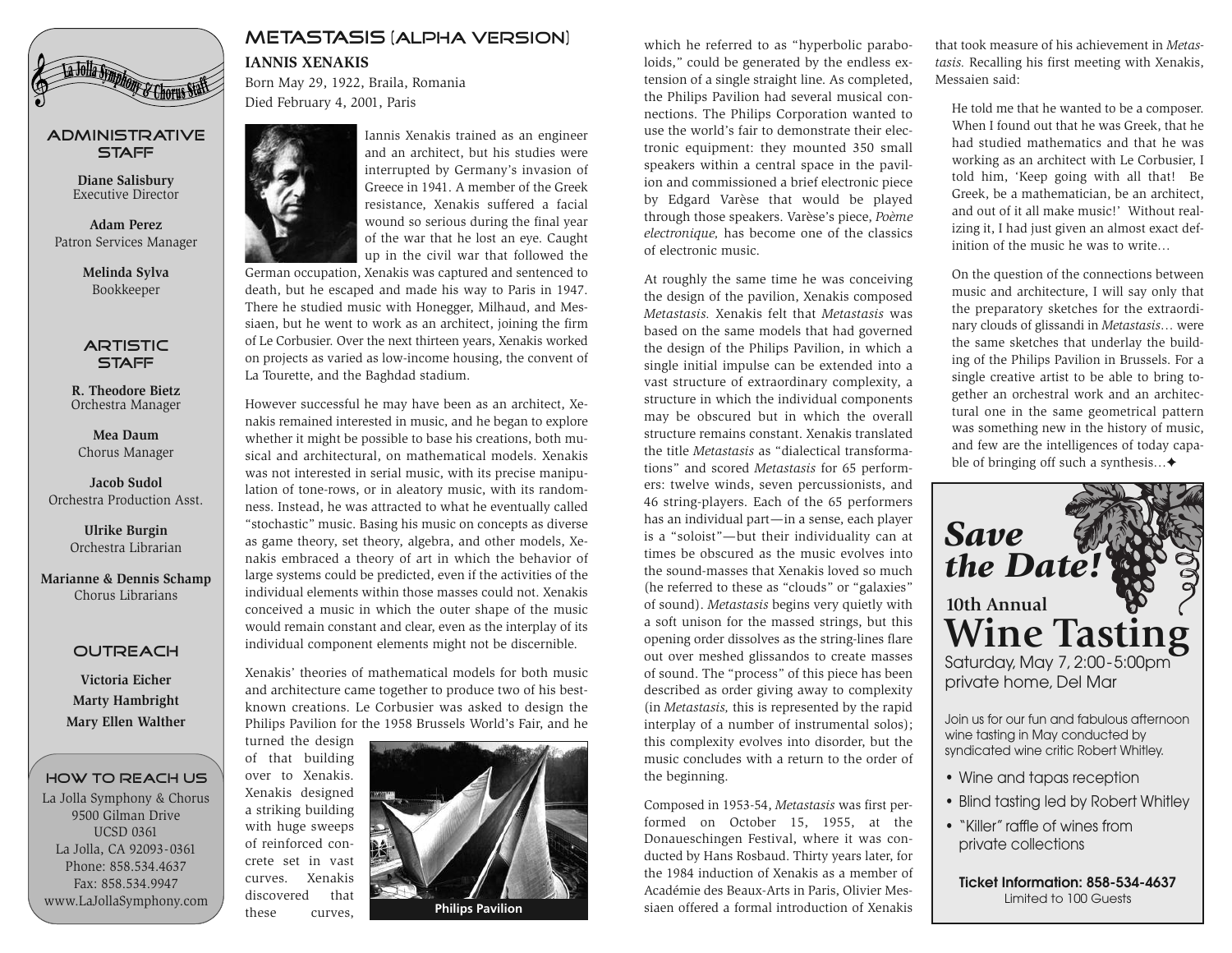## **JEUX CLAUDE DEBUSSY**

As part of the visits of the Ballets Russes to Paris early in the last century, the impresario Serge Diaghilev arranged for the famed dancer Vaclav Nijinsky to choreograph a ballet based on Debussy's *Prelude to the Afternoon of a Faun.* Its premiere in May 1912 was not a success: Debussy was outraged by the way Nijinsky's choreography ignored his music, and a rather-too-graphic erotic gesture by that dancer caused a scandal. Nevertheless, when Diaghilev and Nijinsky proposed a new collaboration with Debussy, the composer accepted, perhaps in part because of the extremely generous fee of 10,000 francs.

Diaghilev and Nijinsky came up with a curious scenario for the new ballet: they wished it to have a modern setting and to be "a plastic vindication of the man of 1913." This modern subject took the form of a game of tennis played on a court lit by electric lights, and for the premiere they prepared a summary of the action:

The scene is a garden at dusk: a tennis ball has been lost; a young man and two girls are searching for it. The artificial light of the large electric lamps shedding fantastic rays about them suggests the idea of childish games: they play hide and seek, they try to catch one another, they quarrel, they sulk without cause. The night is warm; the sky is bathed in a pale light; they embrace. The spell is broken by another tennis ball thrown in mischievously by an unknown hand. Surprised and alarmed, the young man and the girls disappear into the nocturnal depths of the garden.

This may seem an unlikely scenario for a ballet, but Debussy wrote an impressive score for it. He began work immediately, sketching the ballet in Paris during the hot summer of 1912. When Diaghilev and Nijinsky showed up unexpectedly one day to see how the music was coming along, he refused to play any of it for them and threw them out, "not wishing these barbarians to poke their noses into my experiments in personal chemistry." He completed the orchestration the following spring, and the premiere took place on May 15, 1913 in Paris. It fell flat. Audiences were mystified by the story, and Debussy was once again angry about the way Nijinsky's choreography bore no relation to his music and its rhythms. Exactly two weeks after the first performance of *Jeux,* Stravinsky's *The Rite of Spring* was premiered in Paris, and the ballet about a tennis game essentially vanished in the resulting explosion.

The score that Debussy wrote for that rather slight scenario, however, has gone on to a successful life in the concert hall, for it is remarkable in many ways: for its harmonic daring (some heard premonitions of Schoenberg here), for its rhythmic subtlety and fluidity, and for its continuous evolution of a series of simple thematic motifs. Just as striking is the palette of orchestral color. Debussy writes for a large orchestra, but then uses that orchestra with extreme subtlety. To a friend he wrote: "I must find an orchestra 'without feet' for this music. Don't believe that I am considering an orchestra made up exclusively of legless cripples! No! I am thinking of that orchestral color which seems to be illuminated from behind, of which there are such marvelous examples in *Parsifal!*"

Some have claimed to be able to make out the details of the ballet in this music (the ball being hit back and forth and so on), but it may be more useful to set aside the rather slight ballet story and instead listen to *Jeux* simply as music. That title implies both the game of tennis and the game of love, and this is a very sensual score. Debussy called it a "poème dansé" and his "danced poem" moves from its eerie wholetone beginning to build up to the great waltz at the climax, then dissolves into an ending that seems to flicker out in front of us. This music is not well known, and the ballet that inspired it has vanished (perhaps deservedly), but *Jeux* itself survives as one of the most subtle, colorful, and original scores Debussy ever wrote.✦



*for LJS&C events this season.*

## LA JOLLA SYMPHONY ORCHESTRA

Founded in 1954 by Peter Nicoloff

**Steven Schick,** *Music Director*

**Nicholas Deyoe,** *Assistant Conductor*

#### **R. Theodore Bietz,** *Orchestra Manager* ❘ **Ulrike Burgin,** *Orchestra Librarian* **Jacob Sudol,** *Production Assistant*

VIOLIN I Peter Clarke, *Co-Concertmaster* David Buckley, *Co-Concertmaster* Carol Bietz Pat Bromberger Evon Carpenter Pat Gifford Susanna Han Julie Matsuda

Gudrun Noe Ina Page Wendy Patrick Jeanne Saier Natalie Schenker

Phillip Wu

VIOLIN II

Gary Brown, *Principal* Serena Cohen, *Assistant Principal* Aram Akhavan Angelo Arias Eric Bromberger Susan Brown Marit Chrislock-Lauterbach Eric Chung David Cooksley Rachel Emmons Judy Gaukel Vivian Hur

Igor Korneitchouk

VIOLA Daniel Swem, *Principal* Nancy Swanberg, *Assistant Principal* James Bell Loie Flood Anne Gero-Stillwell Ashley Knutson Sheila Podell Euki Sawada Rachel Simpkins Cynthia Snyder Cheryl Swem

CELLO Eric Moore, *Principal* Caitlin Fahey, *Assistant Principal* Ulrike Burgin Bryan Cassella Jeff Chen Melissa Chu Peter Farrell Max Fenstermacher Jessica Greenly Sam Horodezky Andrew Ling Terri Parsons Carolyn Sechrist Carol Tolbert Janet White Timothy Wu

CONTRABASS

Christine Allen, *Principal* Darrell Cheng Bill Childs Tyler Eaton Pat Fitzpatrick

Stephen Gentillalli Lance Gucwa Antar Martin Les Woodson

FLUTE/PICCOLO Elena Yarritu, *Principal* Rachel Beetz

OBOE

CLARINET Jenny Smerud, *Principal*

Laura Gross Fran Tonello

Steve Shields

**BASSOON** Tom Schubert, *Principal* Daniel Freilich Jim Swift

HORN Ryan Beard, *Co-Principal* Cynthia McGregor, *Co-Principal* Nicolee Kuester, *Associate Principal* Buddy Gibbs Jonathan Rudin

Cathy McAllister Erica McDaniel TRUMPET Elizabeth Meeker, *Principal* Rachel Allen

> TROMBOME R. Theodore Bietz, *Principal* Kyle Schaffer

BASS TROMBONE Andrew Moreau

BASS CLARINET TUBA Ken Earnest

> TIMPANI Bonnie Whiting Smith

PERCUSSION Bonnie Whiting Smith, *Principal*

CONTRABASSOON William Propp

Daniel Pate Eleasa Sokolski Matthew Taylor

Ayaka Ozaki

CELESTE Loie Flood

#### Carol Rothrock, *Principal* Gene Kang Brendi Rawlin ENGLISH HORN Tim Martin Stephanie Gobrecht Paul Seaforth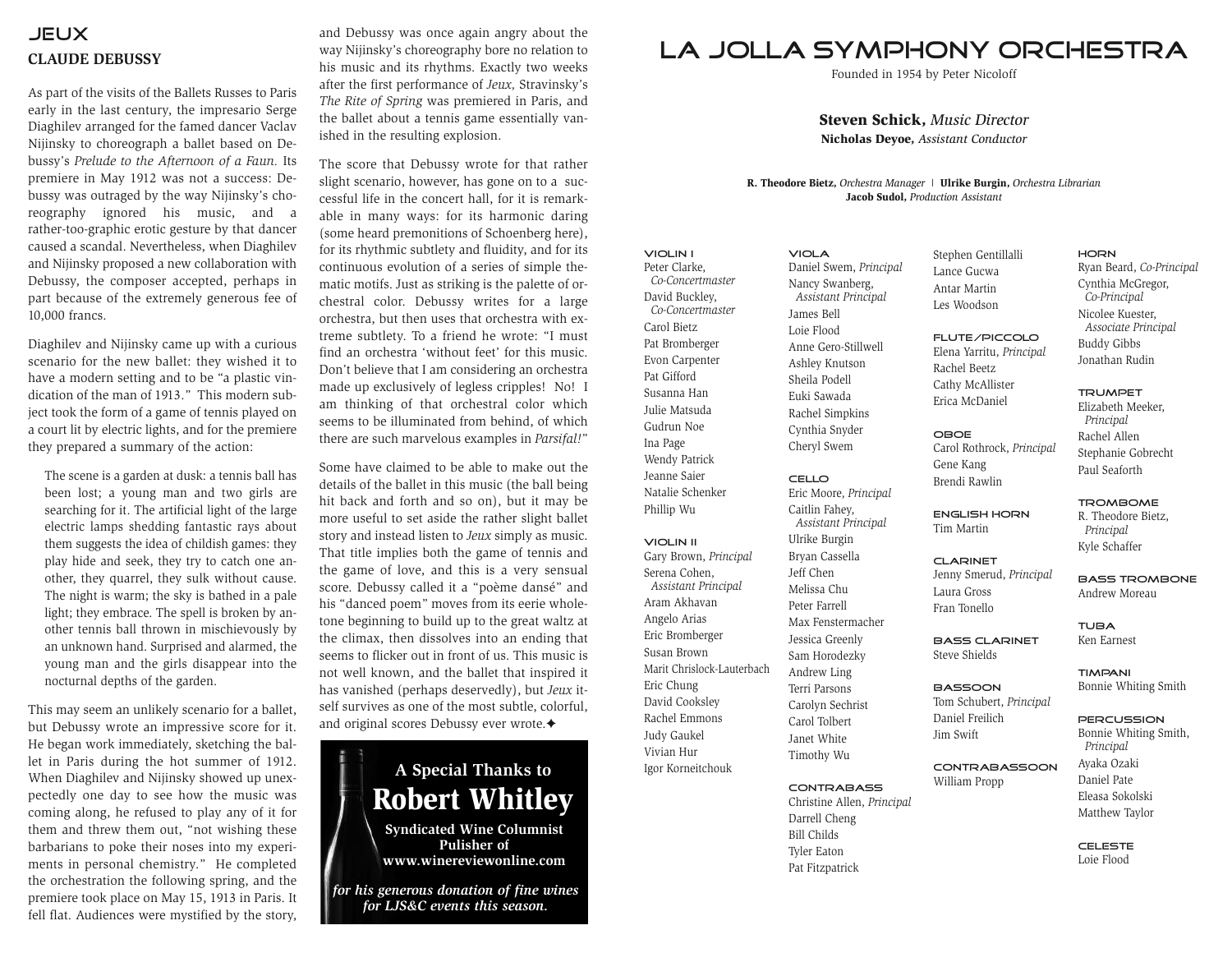## CONTRIBUTORS

The La Jolla Symphony & Chorus Association is deeply grateful to the Department of Music at UC San Diego for its generous support and assistance. The association would also like to acknowledge the generosity of its chief benefactress Therese Hurst, who upon her death in 1985 left her estate to the association providing an endowment. LJS&C thanks the following contributors for their support of the 2010-2011 season.

## LEADERSHIP CIRCLE

#### MAJOR SPONSOR \$25,000+

City of San Diego, Commission for Arts & Culture Department of Music, UCSD

#### **SEASON** UNDERWRITER \$15,000+ Anonymous

### ANGELS 10,000+

Maxine Bloor and Family County of San Diego Ida Houby & Bill Miller Michael & Nancy Kaehr Amee Wood & Eric Mustonen

#### UNDERWRITER \$5,000+

Steven & Brenda Schick Robert Whitley & Diane Salisbury

#### SPONSOR \$2,500+

Eric & Pat Bromberger Gary & Susan Brown Dr. Robert Engler & Julie Ruedi Beda & Gerry Farrell Drs. Joan Forrest & Michael Latz Milton & Jeanne Saier Betty Scalice Foundation Steven & Janet Shields Dr. Jim Swift & Sue Bosch-Swift Verance Corporation

#### BENEFACTOR \$1500+ J. Lawrence Carter

Dr. & Mrs. Curtis Chan Dr. & Mrs. Frank Dwinnell Noel & Victoria Eicher Brigitte Feucht, in memoriam Dr. James & Lois Lasry Mr. & Mrs. Donald MacNeil Dr. David D. Smith Sweetbay Foundation Arthur & Molli Wagner

#### PATRON \$1,000+ David Clapp & Gayle Barsamian Gordon & Lauren Clark Donald & Frances Diehl Dr. & Mrs. Paul Friedman Marty Hambright Max Fenstermacher & Nancy Swanberg Janet Merutka Margery A. Mico Alex & Valerie Rubins Margaret Schoeninger Carol & Stuart Smith Bill & Jeanne Stutzer Henry & Irene Weber

ASSOCIATE \$100+ Leona Adler

Mark Applebaum

Mary & Al Berend Dr. Duane & Denise Blickenstaff Greg Brown George & Ulrike Burgin Peter Clark R.A. & C.A. Clarke Joe & Ramona Colwell Mea & Gaelen Daum Bill & Sally Dean Frederick De La Vega

Nancy & Joel Dimsdale Edward & Edith Drcar Jeanine M. Dreifuss Russ & Eloise Duff Dr. Zofia Dziewanowska

Sonia Hintz Ted & Beverly Kilman Stephen Marsh Neyenesch Printers, Inc. Tom & Barbara Peisch Nolan & Barbara Penn Richard & Glenda Rosenblatt Sandra Timmons & Richard Sandstrom C. Glasson Schmitt John Berecochea

#### SUSTAINER \$500+

Daniel and June Allen George & Sarilee Anderson Colin Bloor, in memoriam Susan Brown Walter & Ann Desmond Kenneth Earnest Jr. David & Pat Gifford Monique Kunewalder Erica McDaniel & Ryan Gamble Hollis McMillan Jim & Sally Mowry Mary Nee John & Barbara Noyes Catherine & Bob Palmer Carol Plantamura Fredrick & Beverly Price Thomas Schubert Richard Stern AFICIONADO \$250+ David & Beth Ross Buckley

## C. Peter & Maureen Brown

Janice & Nelson Byrne Glenn Casey & Rochelle Kline-Casey David & Ann Chase F. F. D.

Thomas H. & Julia S. Falk Grossberg Foundation Larry & Helen Grossman Robert & Mary Jean Hardy Betty Hillar Neil Hokanson Nancy & Bill Homeyer Nancy & David James Dr. Horacio & Sonia Jinich

Paul Fitch Sally & Einar Gall Judy & Robert Gaukel J.M. & Barbara Gieskes Hillary & Michael Gilson Peter Gourevitch Julian Grafa Louis C. & Celia K.

Mark & Suzanne Appelbaum Robert & Christina Dilworth Darrell & Dorothy Fanestil Eldy & Deanna Johnson G.F. & Aleta Kerth David Kimball Fred & Angel Kleinbub Ray & Jan Kociencki Ms. Edith Kodmur Pam & Tim Lindemood Virginia & Mark Mann Dr. & Mrs. Warren Marsh Douglas & Susan McLeod Robert & Jan McMillan Brenda Monteil Roy & Barbara Moreau Dixie Naylor Marie Nelson Wolfgang & Gudrun Noe Gilbert & Dorothy Omens Perrie Patterson Hugh & Mary Ann Penton Danny Sue & John Reis Sue B. Roesch Barbara Rosen Brian & Sherri Schottlaender Sandy Shapery Katharine Sheehan & Fred Walker William & Georgiana Simmons Otto Sorensen Dr. & Mrs. Hans Spiegelberg J. Theodore Struck Susan & Mark Taggart Eleanor Tum Suden Helen Wagner Pete & Mary Ellen Walther Ellen Warner Scott Suzanne & Ron Weiner Leslie & Jody Woodson THERESE HURST

#### MUSICAL HERITAGE **SOCIETY**

Colin & Maxine Bloor Sue & James Collado Ida Houby & Bill Miller Stephen Marsh Amee Wood & Eric Mustonen Richard & Glenda Rosenblatt David Smith



The LJS&C makes every effort to ensure that our contributors' names are listed accurately. If you find an error, please let us know and we will correct it.

**This list is current as of January 11, 2011.**





# **CONCERTO**

La Jolla Symphony & Chorus

2010-2011 Season

**Saturday, March 12 at 8:00 pm Sunday, March 13 at 3:00 pm** *Mandeville Auditorium, UCSD*

*Steven Schick conducting*

SERGE PROKOFIEV *Concerto No. 2 for Violin*

## MARK APPLEBAUM *Concerto for Florist & Orchestra* **PREMIERE/NEE COMMISSION**

## BÉLA BARTÓK *Concerto for Orchestra*

## **SPECIAL GUESTS:**

**Hannah Cho, violin (2009 Young Artists winner)**

**James DelPrince, floral design**

SPONSORS: Eric & Pat Bromberger/Gary & Susan Brown

## **Tickets: 858-534-4637 or www.lajollasymphony.com**

## **Sponsor Support for the 2010-2011 Season:**



Major funding provided by the City of San Diego Commission for Arts and Culture and the County of San Diego